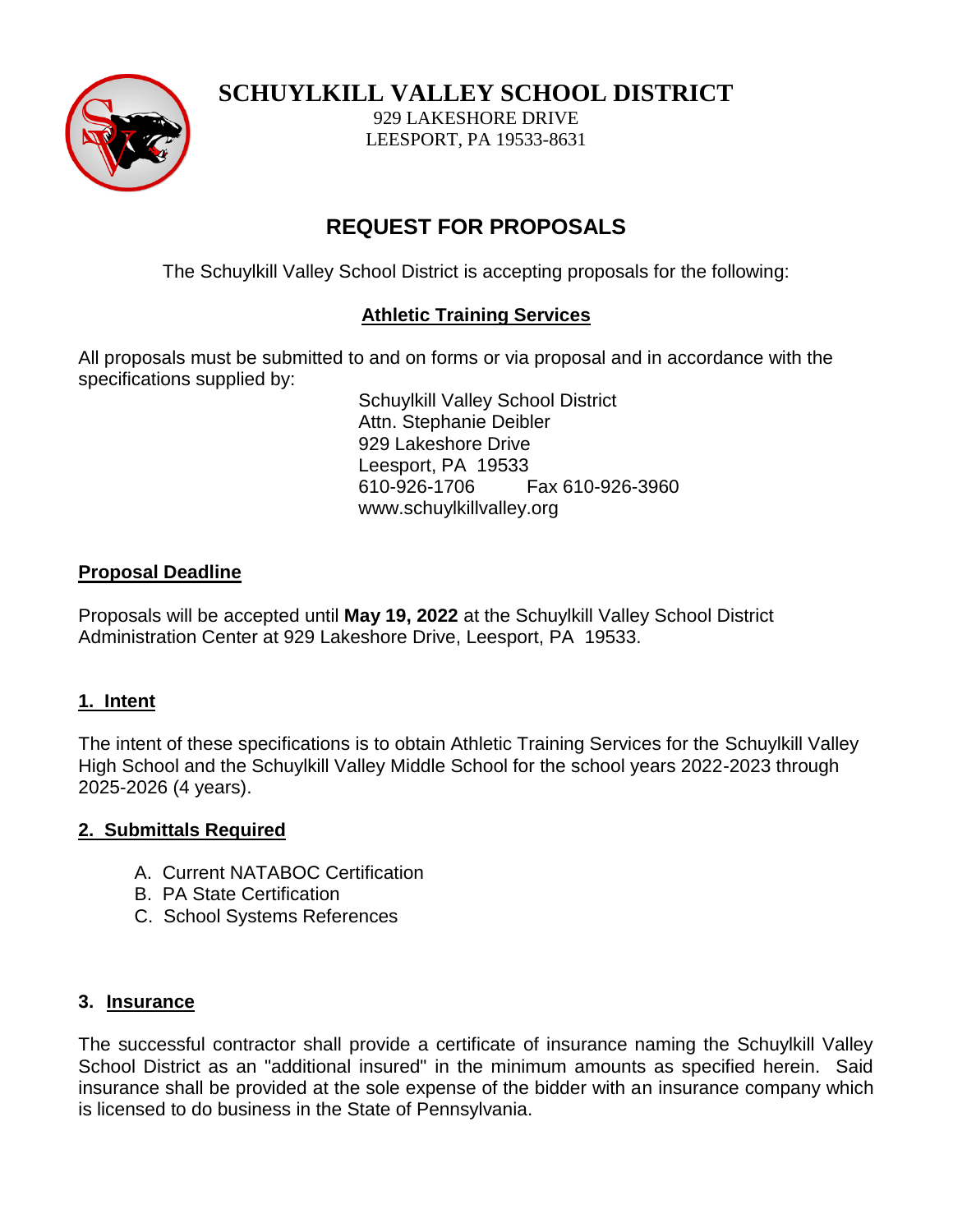- A. General Liability (including completed operations coverage) \$1,000,000
- B. Worker's Compensation per state statute \$500,000
- C. Professional Liability (for each athletic trainer) \$1,000,000 per incident and \$3,000,000 in the aggregate covering all officers, employees and agents of the provider

### **4. Athletic Trainers**

Two athletic trainers will be provided for each school year of the contract. Both athletic trainers should be considered "full time.", however we would be willing to examine a proposal with one athletic trainer being full-time and the second being .75 time. The individuals occupying these positions will be considered independent contractors and will remain employees of the successful bidder.

The athletic trainers should perform all functions inherent in the position including, but not limited to evaluation/treatment of injuries, injury prevention, medical record-keeping, yearly emergency action plans, equipment & supply inventory and ordering, cleaning and maintenance of equipment, first aid kids, communication with coaches, student-athletes, parents, administration, etc.,

## **5. Training Room and Athletic Contest Coverage**

Training room and athletic event coverage will be provided a minimum of 1 week prior to the start of the fall athletic season (including any applicable heat acclimatization periods as specified by PIAA) and continuing a minimum of 1 week prior to the last contest (including play-offs) of the spring athletic season.

Training room coverage is expected at all practices and games, including an occasional Sunday events (after 12:00 noon). On days when school is not in session for holidays, planned in-service activities or weather-related events, practices and games may still be held and athletic training coverage is expected.

Over the summer months, athletic training coverage should be provided for all youth camps/clinics as well as a minimum of 2 hours per day for injury assessment/treatment. These hours shall be arranged in conjunction with the Athletic Director taking into account summer work-out plans for all teams.

#### **6. Team Physician**

Team Physician will provide standing operating orders for the athletic trainers. Team Physician will provide game coverage for all home football games as well as other event coverage as may be deemed necessary. The Team Physician must approve the wrestling weight management and certification program. The Team Physician should be available to see SV student-athletes for injury assessment when the Athletic Trainers request such service.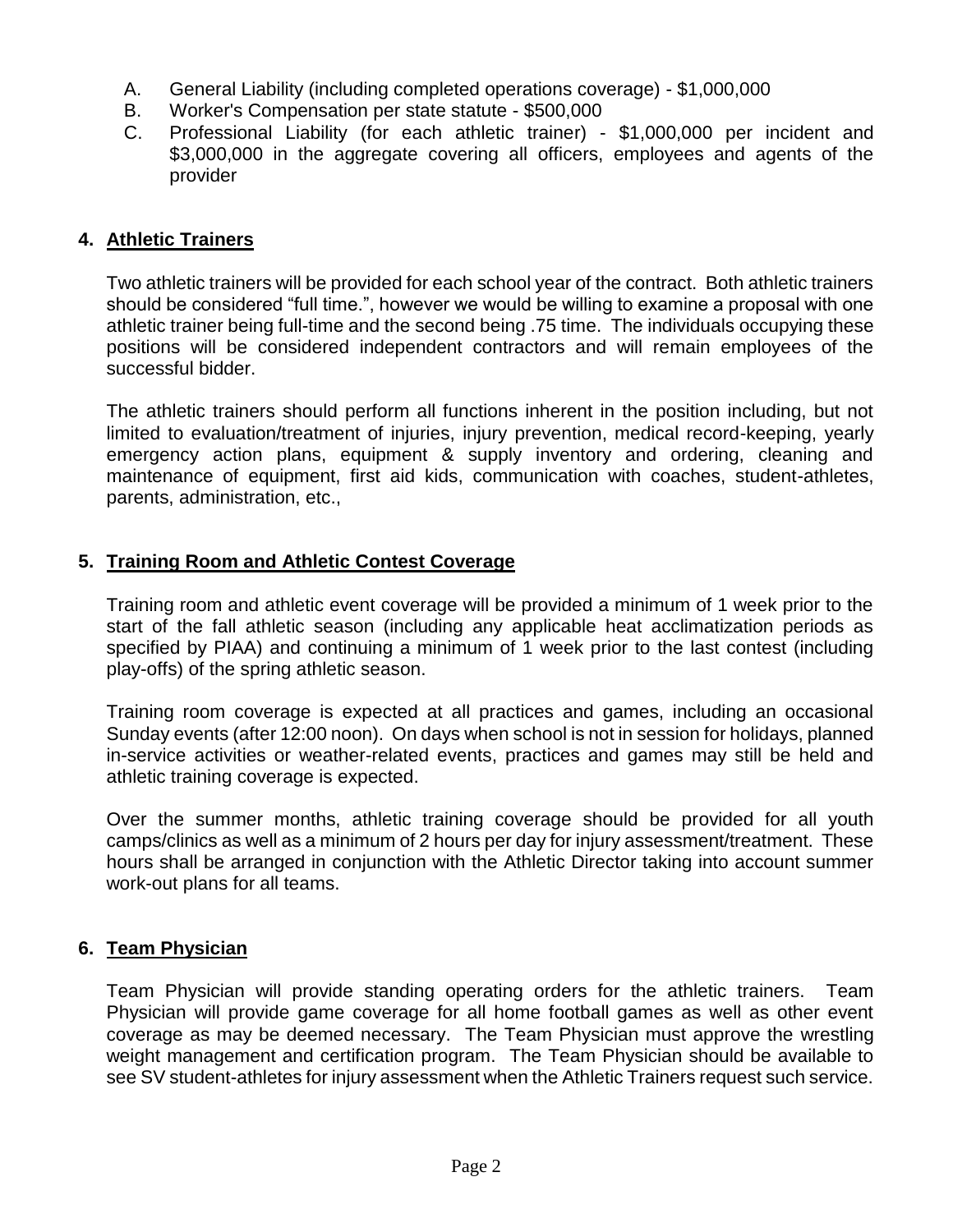## **7. Pre-Participation Physical Examinations**

Team physician will conduct pre-participation physical examinations prior to each sport season (3 yearly) at the school district. Dates and times will be mutually agreed upon. The successful vendor will provide physicians, trainers and all staff necessary to complete this process with the exception of clerical/administrative staff which will be provided by the school district.

#### **8. Vendor Information**

Please provide the following:

- The Name and location of your company, including the location of the office that will be serving the Schuylkill Valley School District.
- A brief general description of your business.
- The number of years your company has been in business.
- Is your company a subsidiary of another corporation? If so, what is the name of the parent company?

Provide specific reference information for five clients you have served, relevant to the contract proposed, to include:

- Organization name and location
- Starting date of service
- Relevant volume statistics
- Contact name, title and telephone number

The references must be relevant to service in the last 36 months, and shall include their level of acceptance of your services.

## **9. Equal Opportunity - Affirmative Action**

The successful firm shall comply in all aspects with the Equal Employment Opportunity Act. A firm with 15 or more employees shall be required to have an Affirmative Action Plan which declares that the contractor does not discriminate on the basis of race, color, religion, sex, national origin or age, and which specifies goals and target dates to assure the implementation of equal employment. A firm with fewer than 15 employees shall be required to have a written equal opportunity policy statement declaring that it does not discriminate on the basis of race, color, religion, sex, national origin or age. Findings of noncompliance with applicable State and Federal equal opportunity laws and regulations could be sufficient reason for revocation or cancellation of this contract.

#### **10. Indemnification**

The contractor agrees to indemnify, defend, and hold harmless the Schuylkill Valley School District as well as its officers, agents and employees from any and all claims and losses accruing or resulting from the performance of this contract, and from any and all claims and losses accruing or resulting to any person, firm or corporation who may be injured or damaged by the contractor in the performance of this contract.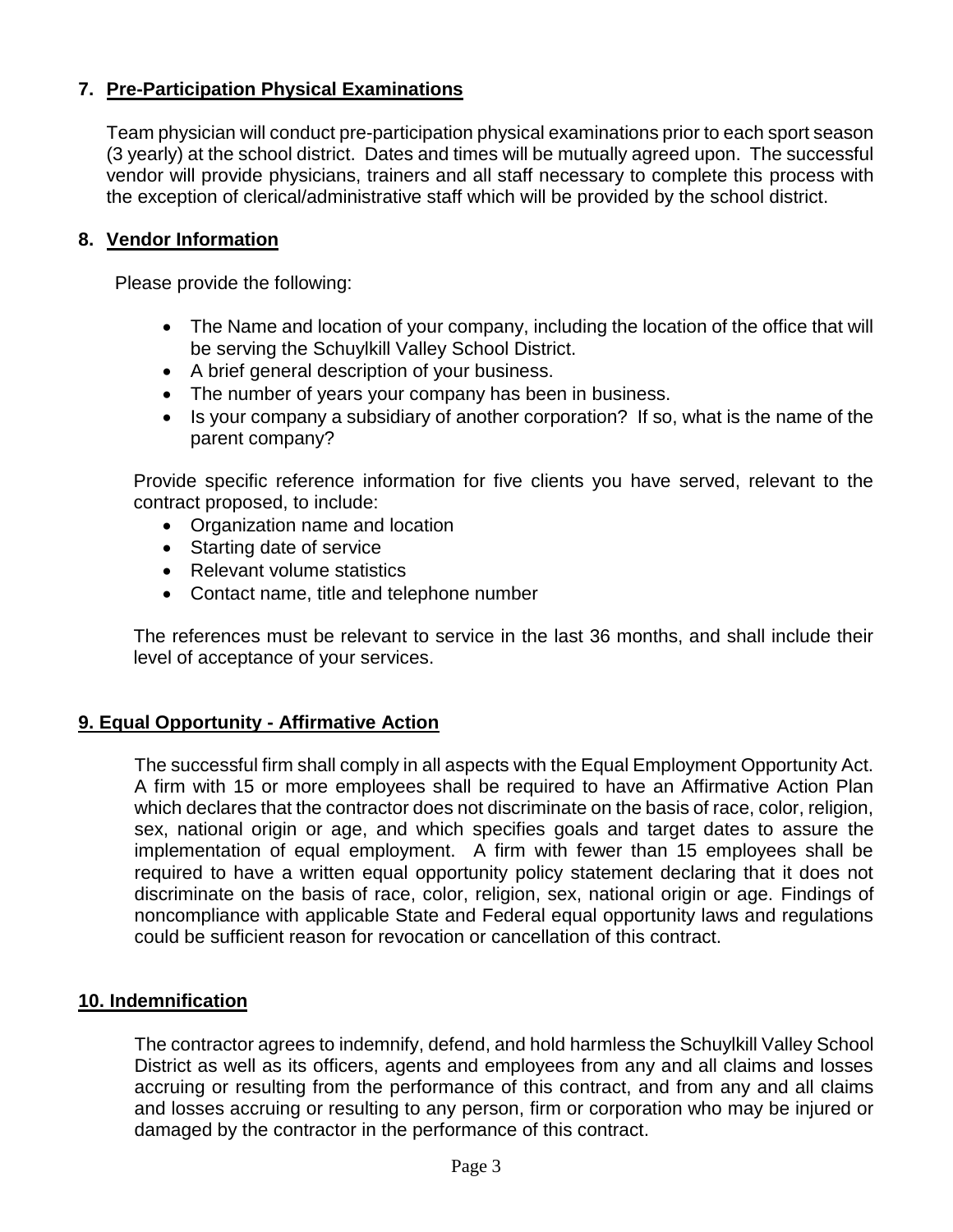## **11.Termination**

Subject to the provisions below, the contract may be terminated by either party upon ninety (90) days' advance notice to the other party, but if any work or services hereunder are in progress, but not completed as, of the date of termination, then this contract may be extended upon written approval by the Schuylkill Valley School District until said work or services are completed and accepted.

#### **12. Invoicing and Payment**

Invoices shall be paid promptly by the Schuylkill Valley School District unless any items thereon are questioned, in which case payment will be withheld pending verification of amount claimed and the validity of the claim.

#### **13. Addenda**

If it becomes necessary to revise any part of this request or if additional data is necessary to enable interpretation of provisions of this request, revisions will be provided to all prospective entities who receive this request for proposals. Such revisions or addenda will additionally be posted on the following website: www.schuylkillvalley.org

This document includes an acknowledgement page. This page must be faxed back to the Purchasing Department, to ensure proper notification of changes to the published documents. The Schuylkill Valley School District does not assume responsibility for any vendor that does not receive revisions or addenda, where the vendor has not acknowledged receipt of any portion thereof.

Questions regarding this document should be referred to Stephanie Deibler, Athletic Director at (610) 926-1706 or at [sdeibler@schuylkillvalley.org.](mailto:sdeibler@schuylkillvalley.org)

#### **14. Preparation and Submittal of Proposals**

- A. All proposals shall be signed in ink by the Bidder's duly authorized principal.
- B. Requests for extensions of the deadline will not be granted.
- C. Proposers mailing their proposals should allow for normal time to ensure receipt of their proposals by the Schuylkill Valley School District prior to the proposal deadline.
- D. Proposals or unsolicited amendments to proposals received by the Schuylkill Valley School District after the acceptance deadline will not be considered.
- E. Each proposer shall submit **one original and one (1) copy** of its proposal to the Schuylkill Valley School District.
- F. Proposal may be withdrawn on written request from the proposer addressed to the Schuylkill Valley School District prior to the time of acceptance.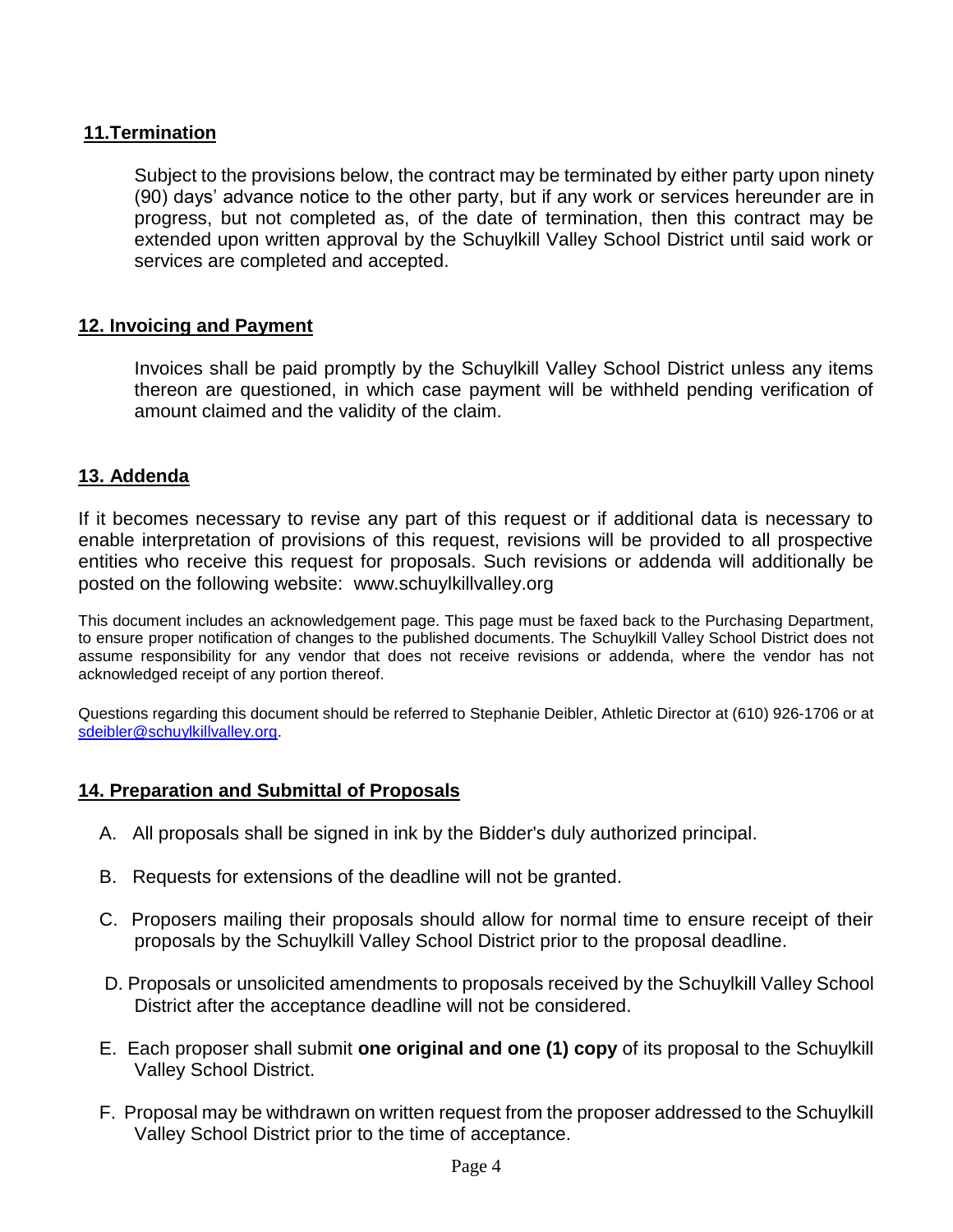## **15. Proposal Content**

- A. Proposers are advised to provide information detailed sufficiently to enable evaluation of their capabilities, experience and approach to the services outlined in the proposal.
- B. Each proposal should provide a straight forward, concise description of the proposer's capabilities to satisfy the requirements of this Request for Proposals.

#### **16. Subcontracting**

The Proposer who is selected will be prohibited from assigning, transferring, conveying, subletting, or otherwise disposing of the resulting agreement or its rights, title or interest therein or its power to execute such agreement to any other person, company or corporation without the previous consent and approval in writing by the Schuylkill Valley School District.

#### **17. Award**

The Schuylkill Valley School District may reject any or all proposals for such reason as it may deem proper. In acceptance of proposals, the Schuylkill Valley School District will be guided by consideration of the interests of the school district and its student-athletes. The district also reserves the right to negotiate further with one or more of the bidders as to any features of their proposals and to accept modifications of the work and price when such action will be in the best interests of the Schuylkill Valley School District.

The individual signing this submittal hereby declares that no person or persons other than members of his/her own organization are interested in this Project or in the contract proposed to be taken; that it is made without any connection with any other person or persons making a proposal for the same work and is in all respects fair and without collusion or fraud; that no person acting for or employed by the Schuylkill Valley School District is directly or indirectly interested therein, or in the supplies or works to which it relates or will receive any part of the profit or any commission in any manner which is unethical or contrary to the best interests of the Schuylkill Valley School District.